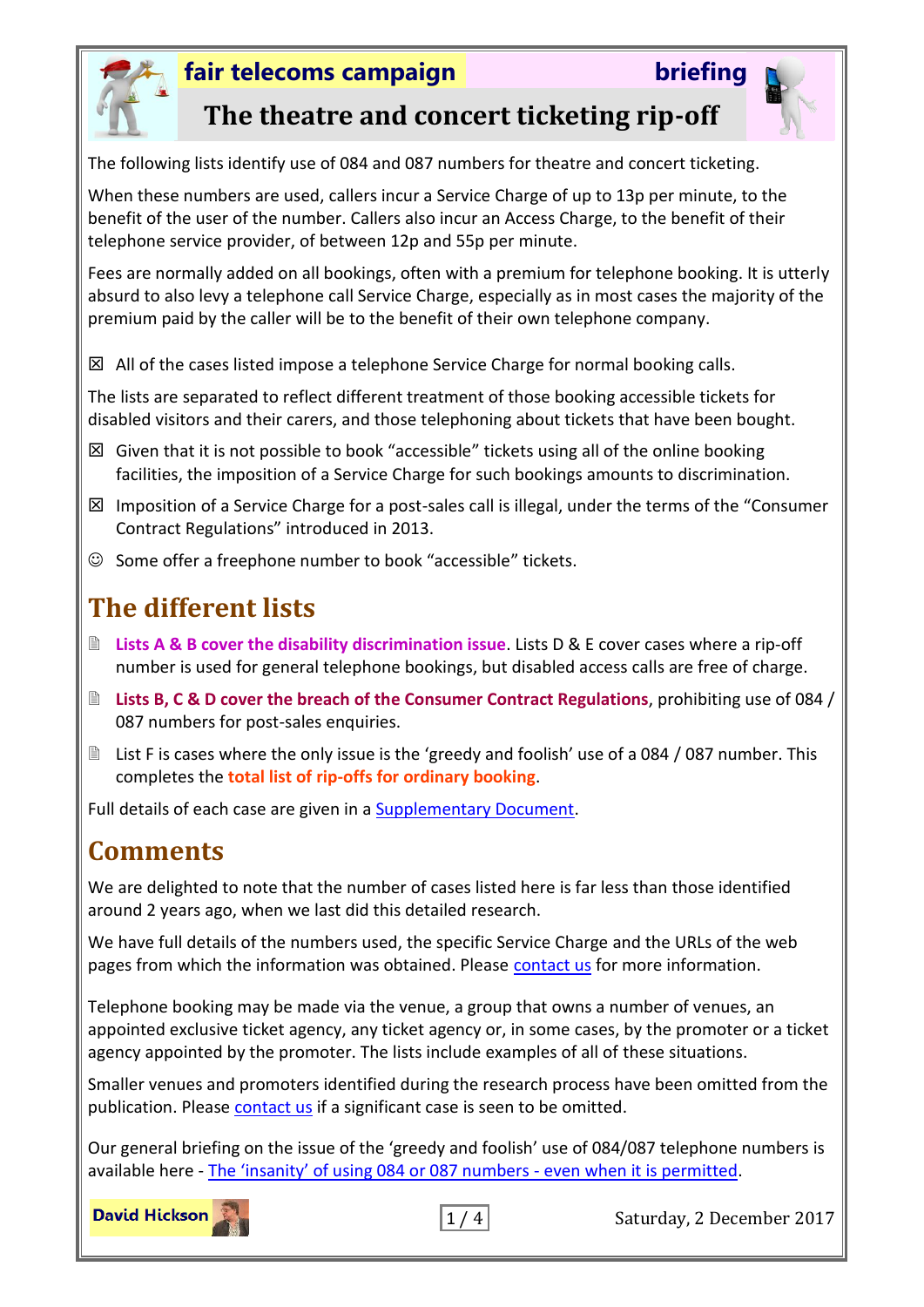

**The theatre and concert ticketing rip-off**

### **List A - Rip-off on Ordinary Bookings, Rip-off on Accessible Bookings, Standard (legal) on After-sales Customer Service**

| Albert Halls Bolton                                            | St George's Bristol         |
|----------------------------------------------------------------|-----------------------------|
| <b>AXS</b>                                                     | The Baths Hall - Scunthorpe |
| <b>BH Live - BIC &amp; Pavilion Theatre</b>                    | The Other Palace            |
| Blackpool Pleasure Beach / Globe Theatre The Plowright Theatre |                             |
| <b>I</b> Eventim                                               | <b>Ticketline</b>           |
| King Georges Hall                                              | Ticketquarter - Liverpool   |
| Manchester Jazz Festival                                       | Troxy                       |
| Old Vic                                                        |                             |

# **List B - Rip-off on Ordinary Bookings, Rip-off on Accessible Bookings, Illegal on After-sales Customer Service**

| Birmingham Hippodrome       | National Science and Media Museum - Bradford |
|-----------------------------|----------------------------------------------|
| Cheltenham Town Hall        | Newcastle Theatre Royal                      |
| Cliff Richard 60th Tour     | Newcastle, City Hall                         |
| Corn Exchange Newbury       | Open Air Theatre - Regents Park              |
| Edinburgh Playhouse         | <b>Plymouth Pavilions</b>                    |
| First Direct Arena          | Saffron Hall                                 |
| Gerry Cottle's Magic Circus | Savoy Theatre                                |
| Glee Club                   | See Tickets                                  |
| Gracie Fields Theatre       | <b>Ticketsellers</b>                         |
| Ironworks Inverness         | Tramway – Glasgow                            |
| Metro Radio Arena           |                                              |
|                             |                                              |

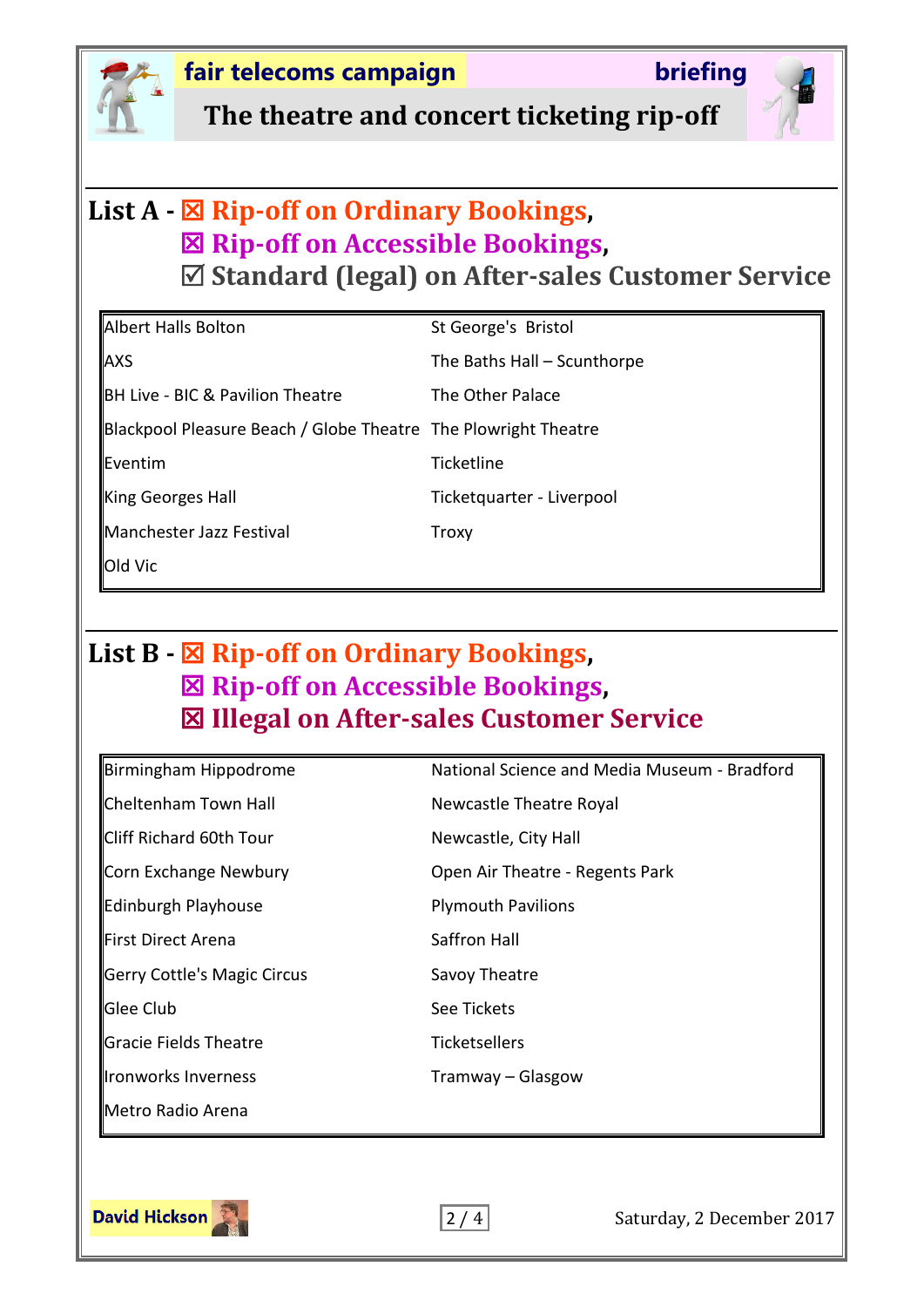

**The theatre and concert ticketing rip-off**

# **List C - Rip-off on Ordinary Bookings, Standard on Accessible Bookings, Illegal on After-sales Customer Service**

| Delfont Mackintosh   | Prince Edward        |
|----------------------|----------------------|
| Geilgud              | Prince of Wales      |
| Lowry                | Queen's              |
| Manchester Arena     | Southport Theatre    |
| Noel Coward          | SSE Arena, Wembley   |
| Novello              | Wyndams              |
| Portsmouth Guildhall | <b>York Barbican</b> |

# **List D - Rip-off on Ordinary Bookings, Freephone on Accessible Bookings, Illegal on After-sales Customer Service**

| Apollo Victoria Theatre       | New Theatre Oxford                   |
|-------------------------------|--------------------------------------|
| <b>Bristol Hippodrome</b>     | New Wimbledon Theatre                |
| Duke of York                  | Palace Theatre Manchester            |
| <b>Fortune Theatre</b>        | <b>Phoenix Theatre</b>               |
| <b>Grand Opera House York</b> | Piccadilly                           |
| <b>Harold Pinter Theatre</b>  | <b>Princess Theatre Torquay</b>      |
| Kings Theatre Glasgow         | Rhoda McGaw Theatre - Woking         |
| Leas Cliff Hall - Folkestone  | <b>Richmond Theatre</b>              |
| Liverpool Empire              | <b>Sunderland Empire</b>             |
| Lyceum Theatre                | Theatre Royal Brighton               |
| Manchester Opera House        | Theatre Royal Glasgow                |
| Milton Keynes Theatre         | <b>Trafalgar Studios</b>             |
| New Alexandra Birmingham      | Victoria Hall Theatre Stoke-on-Trent |